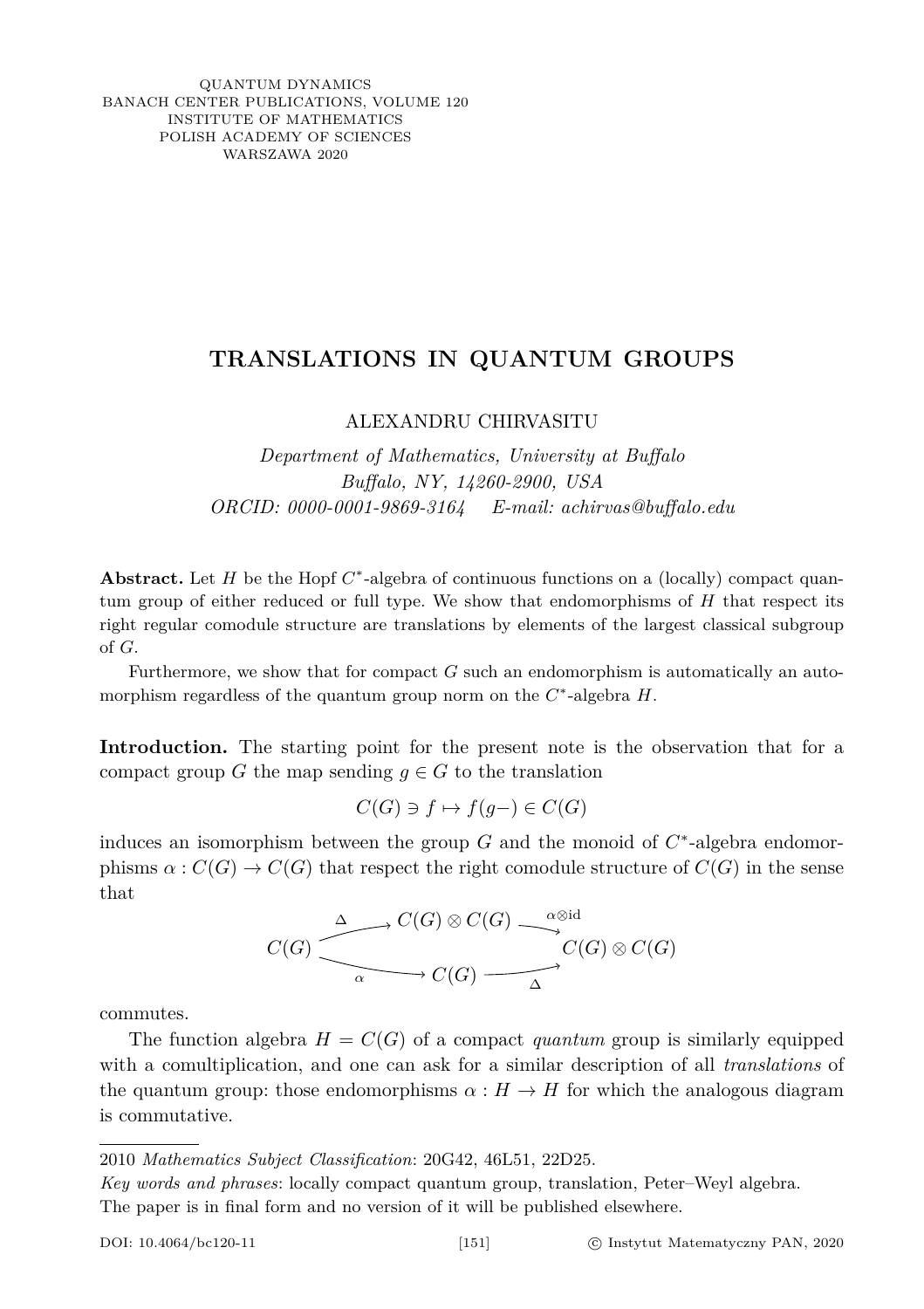More generally, the same problem can be posed in the context of *locally* compact quantum groups in the sense of [\[9,](#page-8-0) [10\]](#page-8-1).

To make this more precise, let *G* be a locally compact quantum group,  $H = C_0(G)$  the reduced  $C^*$ -algebra of functions on *G* vanishing at infinity and  $H^u = C_0^u(G)$  its universal analogue. We write  $G_{\rm cl}$  for the largest classical quantum subgroup of  $G$ : this is nothing but the group of characters  $H^u \to \mathbb{C}$  equipped with the convolution product. An element  $\chi \in G_{\text{cl}}$  induces an endomorphism  $\alpha$  of  $H^u$  in the category of non-unital  $C^*$ -algebras (i.e. a non-degenerate morphism  $H^u \to M(H^u)$  defined by

<span id="page-1-0"></span>
$$
H^u \xrightarrow{\Delta} M(H^u \otimes H^u) \xrightarrow{\chi \otimes \mathrm{id}} M(H^u). \tag{1}
$$

Note that in fact  $\alpha$  takes values in  $H^u$ , and furthermore it respects the right  $H^u$  coactions on its domain and codomain as discussed before.  $\alpha$  is, in other words, a *translation* of  $H^u$ . One can now ask

- whether this correspondence is an isomorphism between  $G_{\text{cl}}$  and the monoid of translations of  $H^u$ ;
- whether every such  $\alpha$  descends to a translation of the reduced version  $H$ ;
- if so, then do we once more obtain an isomorphism between  $G_{\text{cl}}$  and the monoid of translations of *H*?

That the classical answers survive in the quantum setting is one of the main result of the paper (an aggregate of Theorems [2.9,](#page-5-0) [2.10,](#page-6-0) [2.12](#page-6-1) and [2.13\)](#page-7-0):

<span id="page-1-1"></span>THEOREM 0.1. Let *G* be a locally compact quantum group and  $C_0(G)$  and  $C_0^u(G)$  its *reduced and respectively full C* ∗ *-algebras of functions vanishing at infinity. The correspondence*  $\chi \mapsto \alpha$  *described in* [\(1\)](#page-1-0) *gives isomorphisms between*  $G_{c1}$  *and the monoids of translations of both*  $C_0^u(G)$  *and*  $C_0(G)$ *.* 

Von Neumann algebra versions of this result appear in [\[5\]](#page-8-2) (for Kac algebras) and [\[6\]](#page-8-3). More specifically, [\[6,](#page-8-3) Theorems 3.7, 3.9 and 3.11] jointly amount to the fact that von Neumann algebra morphisms  $L^{\infty}(G) \to L^{\infty}(G)$  that preserve the right coaction are in bijection with  $G_{\text{cl}}$  in the fashion described in Theorem [0.1.](#page-1-1)

Let us now specialize to the case when *G* is compact, i.e.  $C(G) := C_0(G)$  is unital. In general, one can equip the unique dense Hopf  $\ast$ -subalgebra of  $C(G)$  with a number of different norms with that of  $C(G)$  being minimal and that of  $C^u(G)$  maximal (see [\[1,](#page-8-4) discussion preceding Theorem 2.1] for justification of the claim that the norm making the Haar state faithful is minimal).

The intermediate norms interpolating between  $C(G)$  and  $C<sup>u</sup>(G)$  are often referred to as *exotic*; see e.g. [\[11,](#page-8-5) [18,](#page-9-0) [14,](#page-8-6) [2\]](#page-8-7). Although I do not know whether Theorem [0.1](#page-1-1) holds for exotic quantum group norms, it is nevertheless the case that every translation of a quantum group *C*<sup>\*</sup>-algebra is bijective (see Corollary [2.4\)](#page-4-0):

Theorem 0.2. *Every translation of the underlying C* ∗ *-algebra of a compact quantum group is an automorphism of said C* ∗ *-algebra.*

This answers a question posed by Piotr M. Hajac.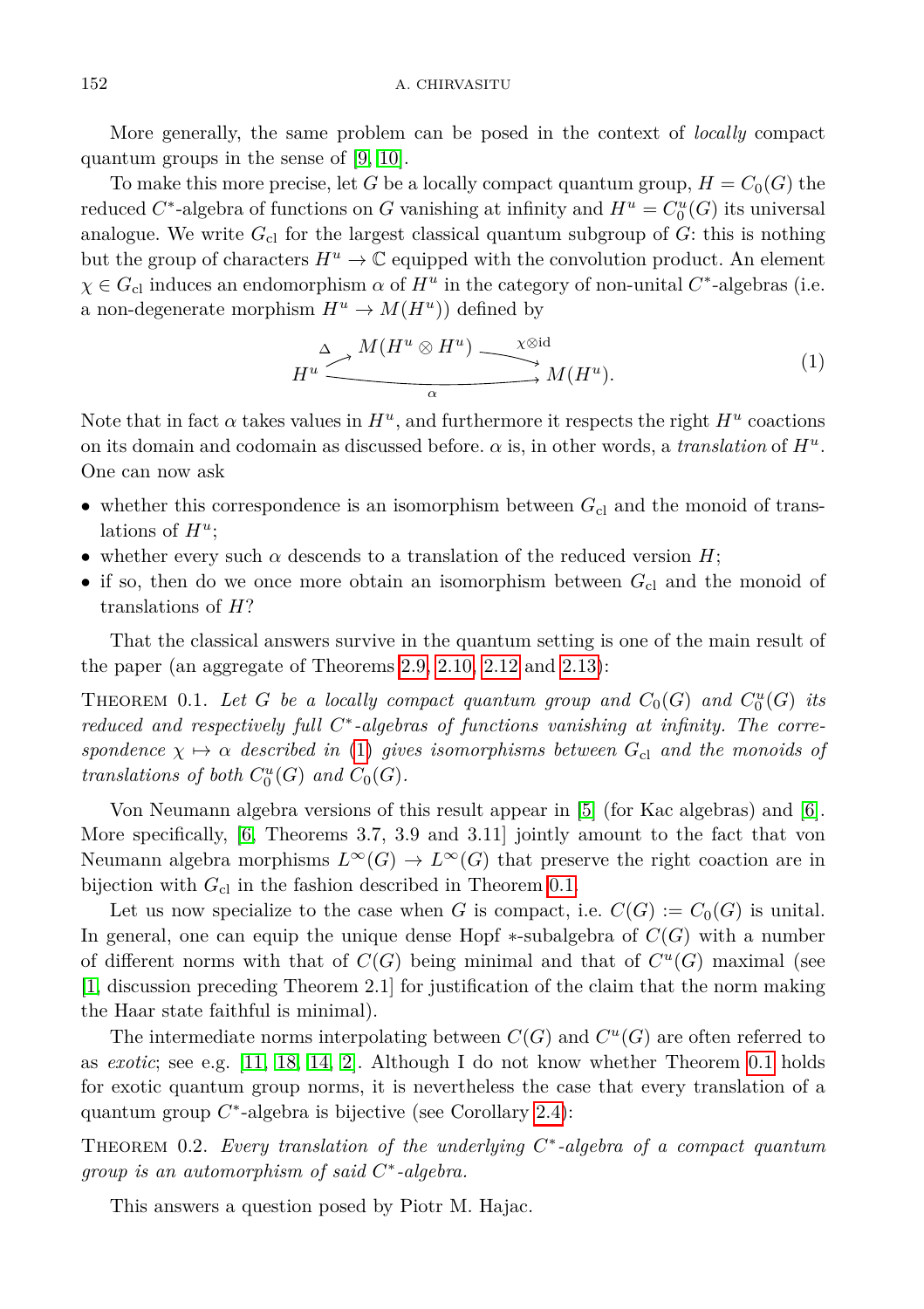**Acknowledgements.** This work is supported in part by NSF grant DMS-1801011.

I am grateful for enlightening input from Ludwik Dąbrowski, Piotr Hajac, Paweł Kasprzak and Mariusz Tobolski on earlier drafts.

Additionally, the suggestions of the anonymous referee have improved the content significantly, pointing out the references [\[5,](#page-8-2) [6\]](#page-8-3) and much more.

## **1. Preliminaries**

**1.1. Locally compact quantum groups.** We will work with *locally* compact quantum groups (LCQGs for short) of either reduced or full type, in the sense of [\[9\]](#page-8-0) and respectively [\[7\]](#page-8-8). For locally compact quantum group morphisms we refer to [\[12\]](#page-8-9); see also the preliminary section of [\[4\]](#page-8-10) for a quick review of the theory.

The category of non-unital  $C^*$ -algebras we work with is the usual one, where morphisms  $A \rightarrow B$  are non-degenerate homomorphisms  $A \rightarrow M(B)$  to the *multiplier algebra*  $M(B)$  of *B* (this is the space denoted by  $Mor(A, B)$  in [\[4,](#page-8-10) §1.1]). Throughout the present subsection  $H = C_0(G)$  will be the underlying non-unital  $C^*$ -algebra of a reduced LCQG  $G$ , and  $H_u$  the associated  $C^*$ -algebra (whose dual object we denote, as before, by  $G_u$ ).

[\[9,](#page-8-0) Section 1] contains all of the *C* <sup>∗</sup> weight theory we will need (much more in fact). For a weight  $\varphi$  on a (possibly non-unital)  $C^*$ -algebra A we define

$$
M_{\varphi}^{+} := \{ x \in A^{+} \mid \varphi(x) < \infty \}, \ M_{\varphi} := \text{span } M_{\varphi}^{+},
$$
  

$$
N_{\varphi} := \{ x \in A \mid \varphi(x^*x) < \infty \}.
$$

We write  $C_0(G)$  and  $C_0^u(G)$  for the reduced and full function  $C^*$ -algebras attached to the LCQG *G*. As has become customary in the literature, denote by  $\varphi$  the left-invariant Haar weight. It is *proper* (i.e. non-zero, lower semicontinuous and densely defined), faithful on  $C_0(G)$ , and left invariance means that

<span id="page-2-0"></span>
$$
\varphi((\omega \otimes id)\Delta x) = \omega(1)\varphi(x) \quad \forall x \in M_{\varphi}^{+} \ \forall \omega \in C_{0}(G)_{+}^{*}
$$
 (2)

(see [\[9,](#page-8-0) Definition 2.2]). Recall (e.g. [9,  $\S1.2$ ]) that proper weights admit unique extensions to the multiplier algebras of their domains; we take such extensions for granted.

We have a GNS representation  $(\mathcal{H}_{\varphi}, \pi_{\varphi}, \Lambda)$  attached to  $\varphi$  as in [\[9,](#page-8-0) Definition 1.2]:  $\mathcal{H}_{\varphi}$  is a Hilbert space and

$$
\pi_{\varphi}: C_0^u(G) \to C_0(G) \to B(\mathcal{H}_{\varphi})
$$

$$
\Lambda: N_{\varphi} \to \mathcal{H}_{\varphi}
$$

satisfying  $\Lambda(xy) = \pi_{\varphi}(x) \Lambda(y)$  for all relevant x and y. We regard  $C_0(G)$  as a subalgebra of  $B(\mathcal{H}_{\varphi})$  via  $\pi_{\varphi}$ , and  $L^{\infty}(G)$  is its von Neumann closure therein.

The *multiplicative unitary*  $W \in B(\mathcal{H}_{\varphi}^{\otimes 2})$  is defined by

$$
W^*(\Lambda(x)\otimes\Lambda(y))=(\Lambda\otimes\Lambda)(\Delta(y)(x\otimes 1))\quad\forall x,y\in N_\varphi.
$$

Then *W* induces the comultiplication on  $L^{\infty}(G)$  via

$$
\Delta(x) = W^*(1 \otimes x)W,
$$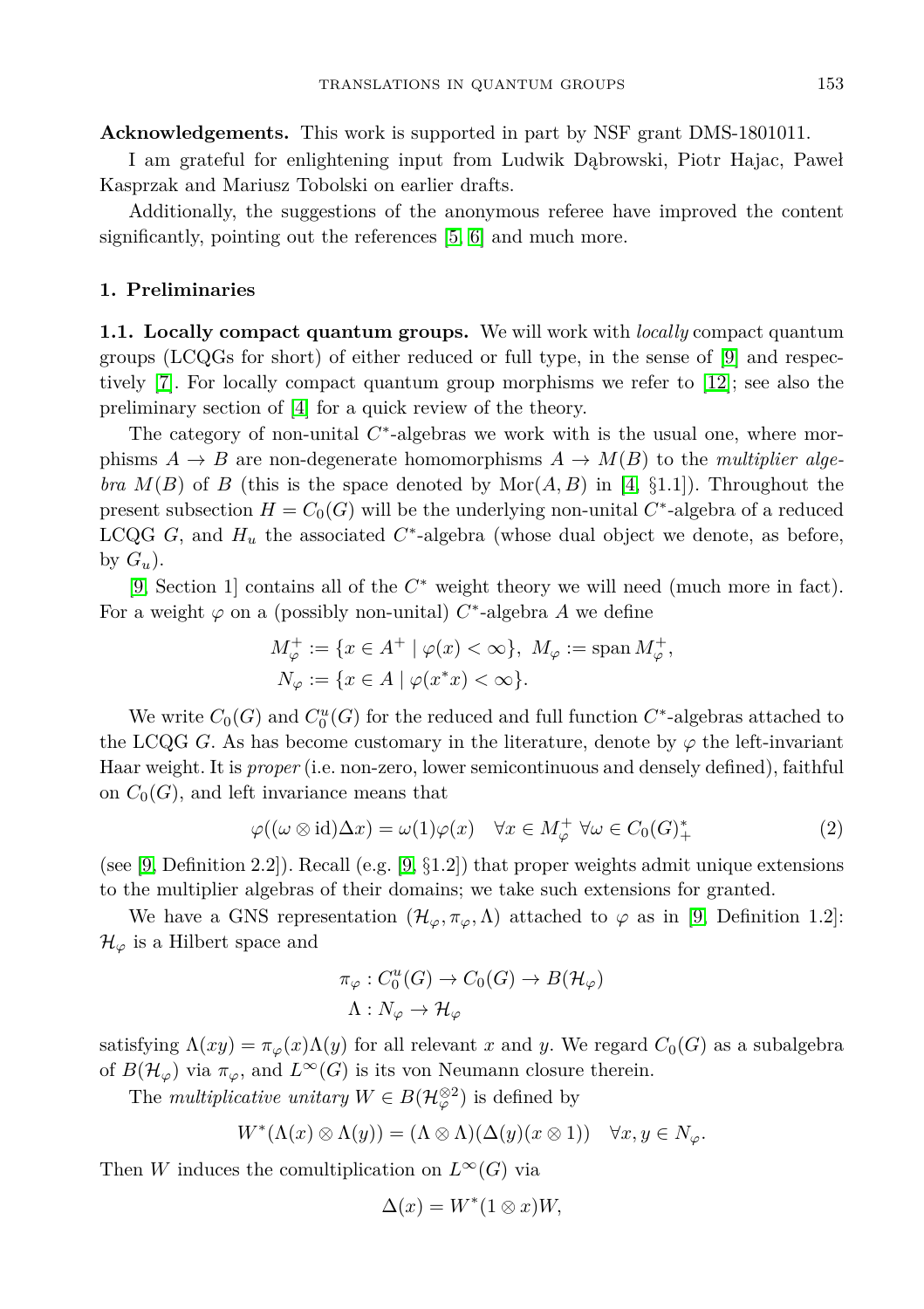and *W* is contained in  $M(C_0(\widehat{G}) \otimes C_0(G))$  for the *Pontryagin dual*  $\widehat{G}$  of *G*: by definition,  $C_0(\widehat{G})$  is the norm-closure of

$$
\left\{ (\omega \otimes id)W \mid \omega \in B(\mathcal{H}_{\varphi})^* \right\}
$$

([\[9,](#page-8-0) Definition 8.1]). We have

$$
(\Delta \otimes id)W = W_{13}W_{23}
$$
  
(id  $\otimes \Delta$ )W = W<sub>13</sub>W<sub>12</sub>,

relations which we will use below (note that the right hand comultiplication in the second line of the display above is that of  $C_0(\widehat{G})$ ).

**1.2. Compact quantum groups.** Although these are technically examples of LCQGs (i.e. those for which  $C_0(G)$  is unital), there are several aspects peculiar to the compact case that we outline here very briefly, referring to [\[20,](#page-9-1) [8\]](#page-8-11) for further background.

The underlying Hopf  $C^*$ -algebra  $H = C(G)$  has a unique dense Hopf  $*$ -algebra we denote by Pol(*G*) (the *Peter–Weyl algebra* of *G*). It is cosemisimple as a coalgebra and hence breaks up as a direct sum of matrix coalgebras, one for each irreducible right *H*-comodule.

<span id="page-3-3"></span>**2. Translations.** Let  $H = C(G)$  be the Hopf  $C^*$ -algebra underlying a CQG *G*.

<span id="page-3-2"></span><span id="page-3-1"></span>DEFINITION 2.1. A *translation* of *G* or *H* is a  $C^*$ -algebra morphism  $\alpha$  making the diagram

$$
H \xrightarrow{\Delta} H \otimes H \xrightarrow{\alpha \otimes \text{id}} H \otimes H
$$
\n
$$
H \xrightarrow{\alpha} H \otimes H
$$
\n(3)

commutative.

We denote by  $\mathcal{T}(H)$  or  $\mathcal{T}(G)$  the monoid of translations of G equipped with *opposite* composition.

REMARK 2.2. The convention that we compose translations backwards obviates the need to reverse the multiplication on  $G_{\text{cl}}$  in Theorem [0.1.](#page-1-1)

We topologize  $\mathcal{T}(H)$  for  $H = C(G)$  in the standard way by the topology of pointwise convergence in the norm of *H*.

Now let  $\alpha \in \mathcal{T}(G)$ . For each  $\gamma \in \text{Irr}(G)$  the matrix coalgebra  $H_{\gamma} \subset H$  is preserved by *α*. If  $d_\gamma$  is the dimension of  $\gamma$  and  $u_\gamma = (u_{ij}) \in M_{d_\gamma}(H)$  is a unitary matrix whose entries form a basis for  $H_{\gamma}$ , then the action of  $\alpha$  on  $H_{\gamma}$  is implemented by multiplying *u*<sub>*γ*</sub> by a unitary  $d_{\gamma} \times d_{\gamma}$  matrix  $T_{\gamma} = T_{\gamma}^{\alpha}$ .

Since  $\varphi \in \mathcal{T}(G)$  is uniquely determined by its action on the dense Hopf  $\ast$ -subalgebra Pol(*G*), we thus have an *embedding*

<span id="page-3-0"></span>
$$
\mathcal{T}(G) \subseteq U_H := \prod_{\gamma \in \operatorname{Irr}(G)} U_{d_{\gamma}} \tag{4}
$$

sending  $\alpha$  to the tuple  $(T^{\alpha}_{\gamma})_{\gamma}$ .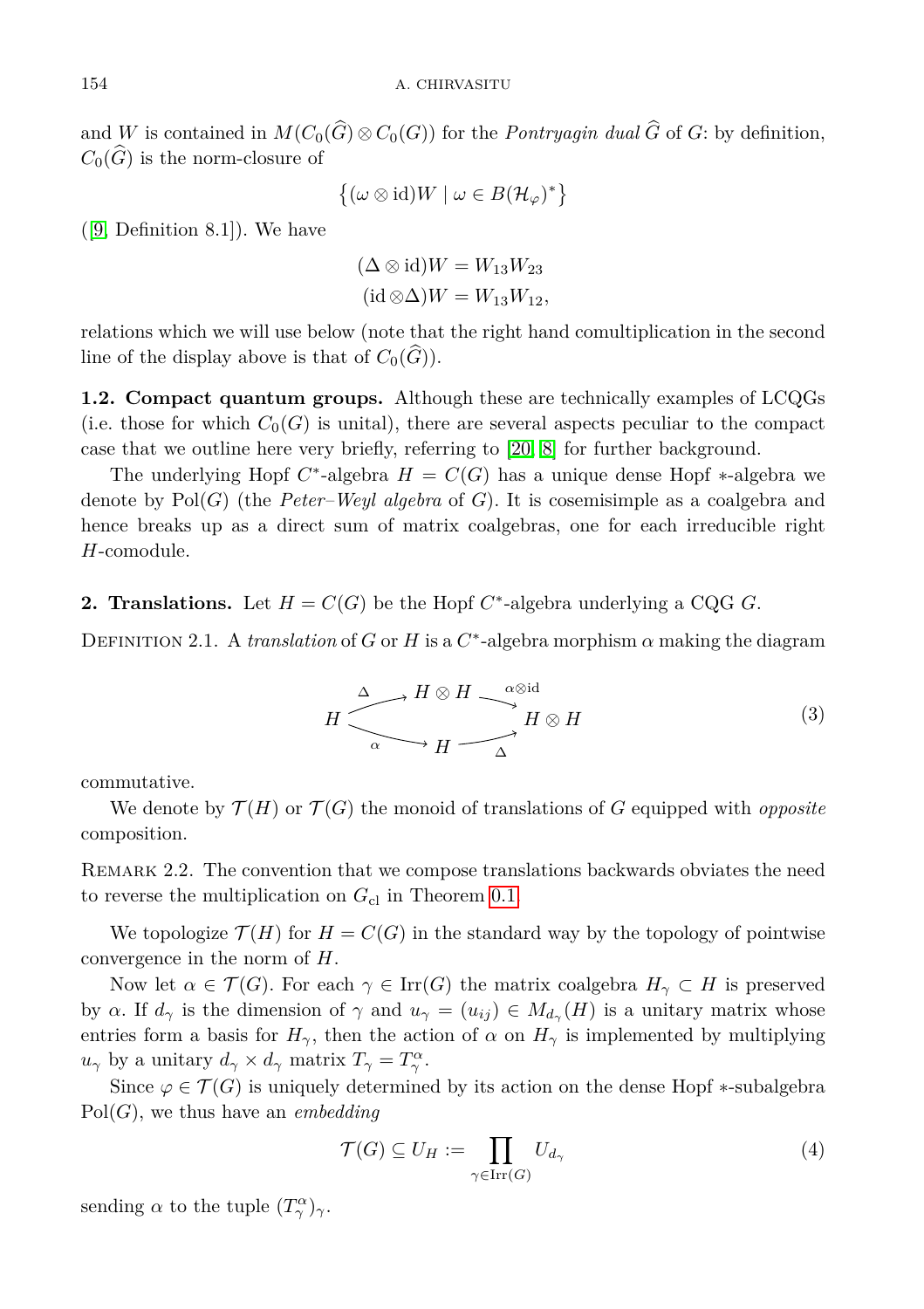Our first observation is

<span id="page-4-1"></span>PROPOSITION 2.3. The embedding [\(4\)](#page-3-0) realizes  $\mathcal{T}(G)$  as a closed sub-monoid of the right *hand side.*

*Proof.* We have already noted the injectivity of the map  $(4)$ , and by its very definition it intertwines the composition of translations and the group operation on its codomain *UH*. It thus remains to argue that the map is continuous and its image is closed.

Concerning the closure of  $\mathcal{T}(G)$  in  $U_H$  via [\(4\)](#page-3-0) consider a net  $(\alpha_n)_n \subset \mathcal{T}(G)$  converging to  $\alpha \in U_H$ . The latter can be identified with a self-map of

$$
\mathrm{Pol}(G)=\bigoplus_{\gamma}H_{\gamma}
$$

as before, acting as multiplication by its  $\gamma$ -component unitary matrix on  $H_{\gamma}$ . This is a right comodule endomorphism of  $Pol(G)$ . It is also an algebra morphism: multiplicativity is a condition on arbitrary pairs of elements, and hence a closed condition under pointwise convergence.

It remains to argue that  $\alpha$  must lift to an endomorphism of the  $C^*$ -algebra  $H$  assuming that  $\alpha_n$  are such endomorphisms. Equivalently, since Pol(*G*) is dense in *H*, it is enough to show that  $\alpha$  is contractive on Pol(*G*) (with respect to the norm of *H*).

To see this, fix  $x \in Pol(G)$ . *x* is contained in some finite-dimensional subspace

$$
V=\bigoplus_{\gamma\in F}H_\gamma
$$

for a finite subset  $F \subset \text{Irr}(G)$ . *V* is preserved by  $\alpha_{\eta}$  as well as  $\alpha$ , and hence

$$
\alpha_{\eta}(x) \to \alpha(x)
$$

in the unique separated vector space topology on *V* . In particular this is also the topology inherited from the norm  $\| - \|$  on *H*, and hence

$$
||\alpha(x)|| = \lim_{\eta} ||\alpha_{\eta}(x)|| \le ||x||.
$$

because  $\alpha_{\eta}$  all lift to endomorphisms of the  $C^*$ -algebra *H* and are thus contractive. This finishes the proof.  $\blacksquare$ 

As an immediate consequence of Proposition [2.3](#page-4-1) we have

<span id="page-4-0"></span>COROLLARY 2.4. *Every translation of*  $H = C(G)$  *is an automorphism of the C* ∗ *-algebra H.*

*Proof.* We know from Proposition [2.3](#page-4-1) that  $\mathcal{T} = \mathcal{T}(H)$  is a closed sub-monoid of a compact group  $U_H$ . Being a sub-monoid of a group  $\mathcal T$  is *cancellative* (i.e.  $ab = ab' \Rightarrow b = b'$ and similarly for  $ba = b'a$ ). This means that it is, in fact, a closed subgroup: see e.g. [\[13,](#page-8-12) Lemma B.1] for (a strengthening of) the well known result to the effect that compact cancellative semigroups are groups.

**2.1. Classifying translations.** A simple observation: recall that for any algebra *A*, every (left, say) *A*-module endomorphism of *A* is automatically of the form

$$
A \ni x \mapsto xa
$$

for some  $a \in A$ . In other words, A is its own algebra of A-module endomorphisms.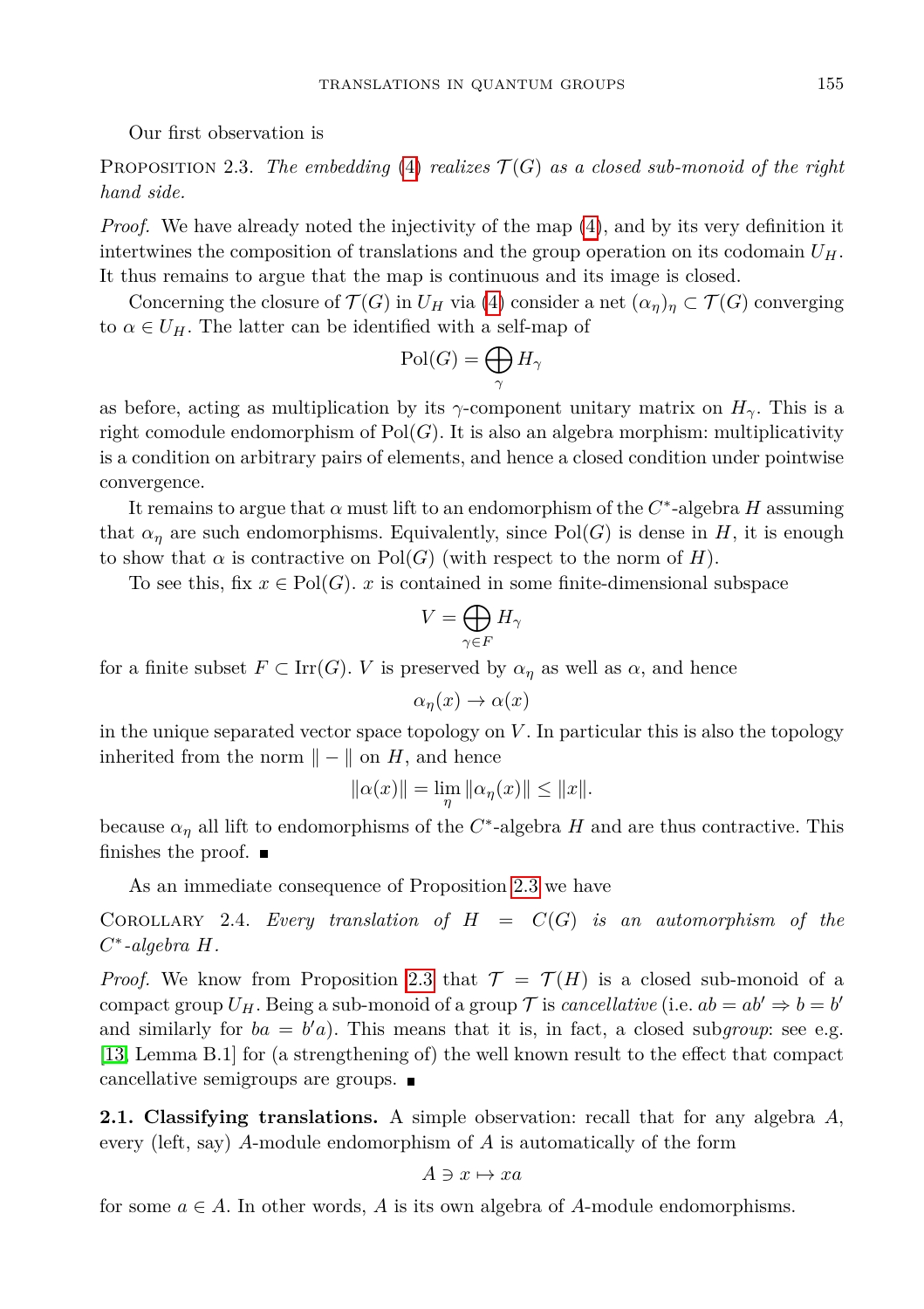Dually, for a coalgebra *C* over a field *k*, every right *C*-comodule endomap  $\alpha$  of *C* will be of the form

<span id="page-5-1"></span>
$$
c \mapsto \chi(c_1)c_2,
$$

where  $c \mapsto c_1 \otimes c_2$  is Sweedler notation for comultiplication and  $\chi : C \to k$  is a linear map: one simply sets  $\chi = \varepsilon \circ \alpha$ .

If furthermore  $C = H$  is a Hopf algebra (or even just a bialgebra) and  $\alpha$  is also a translation in the sense of Definition [2.1,](#page-3-1) then  $\chi : H \to k$  is easily seen to be an algebra map; it is, after all, just the composition

$$
H \xrightarrow{\Delta} H \otimes H \xrightarrow{\chi \otimes \text{id}} H \xrightarrow{\varepsilon} k \tag{5}
$$

of  $\alpha$  and the counit  $\varepsilon$ , both of which are algebra morphisms. Finally,  $*$ -structures come along for the ride for Hopf  $\ast$ -algebras (i.e. if  $\alpha$  is a  $\ast$ -algebra endomorphism then so is  $\chi: H \to \mathbb{C}$ , and conversely).

<span id="page-5-2"></span>NOTATION 2.5. In order to indicate the dependence of  $\alpha$  and  $\chi$  on each other in [\(5\)](#page-5-1), we will sometimes denote them by  $\alpha_{\chi}$  and  $\chi_{\alpha}$  respectively.

Now, if  $H = C(G)$  is a Hopf  $C^*$ -algebra as we have been assuming and  $\alpha \in \mathcal{T}(G)$  is a translation, then the preceding discussion applies to the dense Hopf ∗-subalgebra Pol(*H*) (which is automatically preserved by  $\alpha$ ). This means that the restriction of  $\alpha$  to Pol(*H*) is of the form  $\alpha_\chi$  (see Notation [2.5\)](#page-5-2) for a unique character  $\chi$  of the ∗-algebra Pol(*H*), or equivalently, of the full Hopf  $C^*$ -algebra  $H_u$  with  $Pol(H_u) = Pol(H)$ .

NOTATION 2.6. For a CQG  $H = C(G)$  we denote by  $pt(G)$  (for 'points of *G*') the space of characters  $H \to \mathbb{C}$ , or equivalently, the space of characters of the abelianization  $H \to H_{\text{cl}}$ of *H*.

To summarize:

<span id="page-5-3"></span>PROPOSITION 2.7. Let  $H = C(G)$  for a CQG *G*. Then, the map

$$
\mathcal{T}(G) \ni \alpha \mapsto \chi_{\alpha}
$$

*is an embedding of*  $\mathcal{T}(G)$  *as a closed subgroup of the compact group*  $G_{c}$ .

Conversely, for every character  $\chi : H \to \mathbb{C}$  we can define the translation  $\alpha_{\chi}$  via the left hand half of [\(5\)](#page-5-1). We thus obtain the following version of Proposition [2.3.](#page-4-1)

<span id="page-5-4"></span>Proposition 2.8. *The map*

$$
\text{pt}(G) \ni \chi \mapsto \alpha_{\chi}
$$

*is an embedding of*  $pt(G)$  *as a closed sub-semigroup of the compact group*  $\mathcal{T}(G)$ *.* 

Moreover, since for full CQGs we have  $G = G_u$  and hence the sandwich

$$
\mathop{\rm pt}\nolimits(G)\subseteq \mathcal{T}(G)\subseteq G_{\rm cl}
$$

<span id="page-5-0"></span>provided by Propositions [2.7](#page-5-3) and [2.8](#page-5-4) collapses, we obtain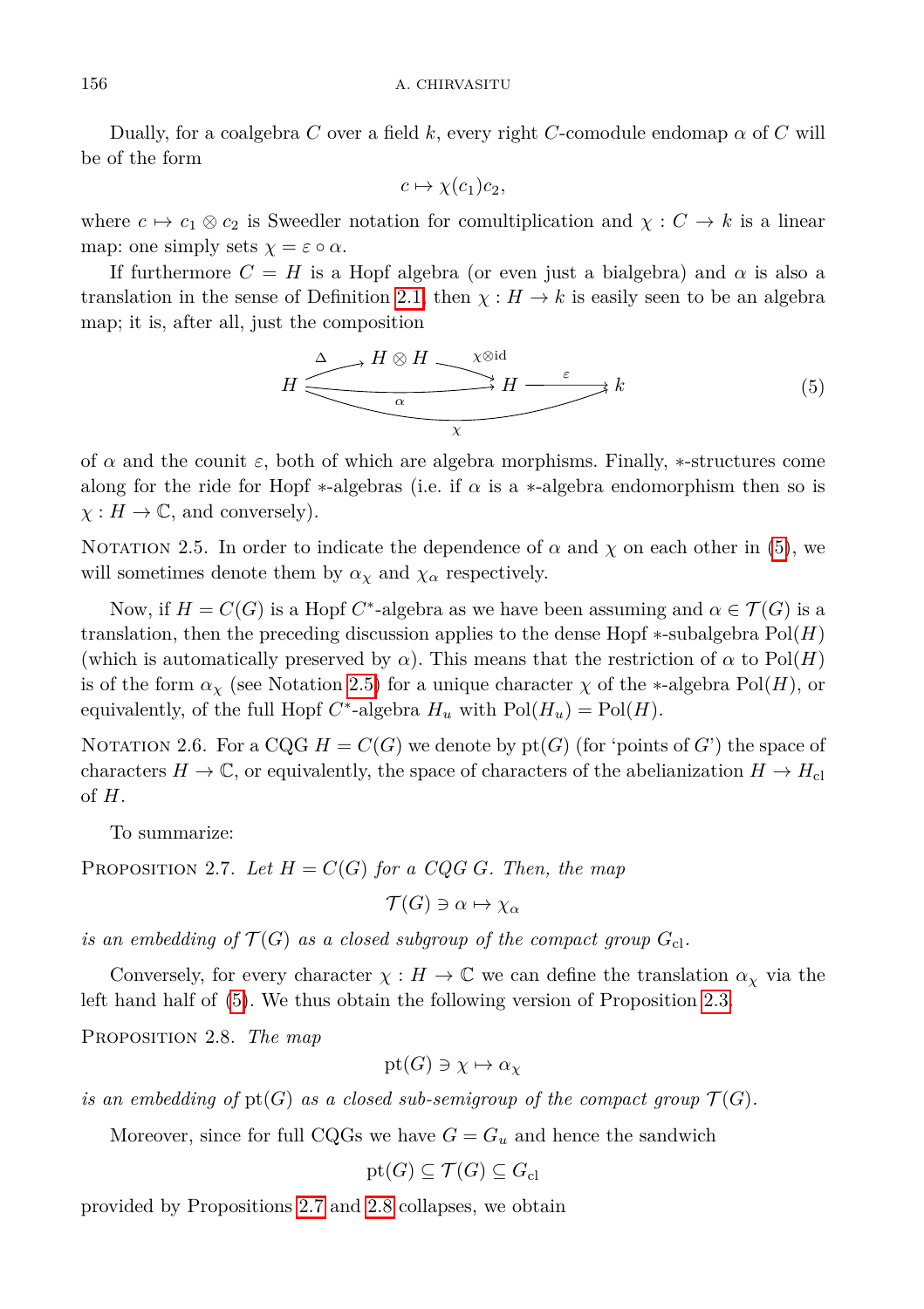THEOREM 2.9. If  $G$  is a full compact quantum group,  $\mathcal{T}(G)$  is isomorphic to the maximal *classical subgroup*  $pt(G) \subseteq G$ *.* 

We have an analogous result for *reduced* compact quantum groups:

<span id="page-6-0"></span>THEOREM 2.10. *If G* is a reduced compact quantum group then the embedding  $\mathcal{T}(G) \rightarrow G_{\text{cl}}$ *from Proposition* [2.7](#page-5-3) *is an isomorphism.*

*Proof.* Let  $H = C(G)$ . We have to argue that every element  $\chi \in G_{\rm cl}$ , acting as an automorphism of the CQG algebra  $Pol(H)$ , lifts to an automorphism of the reduced  $C^*$ closure *H* of Pol $(H)$ . This follows from the fact that *H* is the GNS closure with respect to the Haar state *h* on Pol(*H*), and *h* is preserved by  $\chi$ .

**2.2. The locally compact case.** We write  $H = C_0(G)$  and  $H^u = C_0^u(G)$ . The present subsection is the reason why we have chosen to work with  $left$  comodule morphisms  $\alpha$ : it allows better agreement with the literature on LCQGs that we reference here.

We can define the group  $\mathcal{T}(G_u) = \mathcal{T}(H^u)$  of translations of  $G_u$  as in Definition [2.1;](#page-3-1) it consists of non-degenerate endomorphisms  $\alpha$  of  $H^u$  that preserve the right regular coaction of  $H^u$ , in the sense that the diagram

<span id="page-6-3"></span>
$$
H^u \xrightarrow{\Delta} M(H^u \otimes H^u) \xrightarrow{\alpha \otimes \mathrm{id}} M(H^u \otimes H^u) \tag{6}
$$

analogous to [\(3\)](#page-3-2) commutes.

We again equip  $\mathcal{T}(G_u)$  with its *standard topology*: as before, this is the pointwise-norm topology when regarded as a space of  $C^*$ -algebra morphisms  $H^u \to M(H^u)$ .

REMARK 2.11. It is easy to see that with its standard topology,  $\mathcal{T}(G_u)$  is a locally compact group.

As in the discussion at the beginning of Section [2,](#page-3-3) we denote by  $G_{\rm cl}$  the maximal classical closed subgroup of  $G_u$ ; it is the spectrum of the abelianization  $(H^u)_{\text{cl}}$ , i.e. the space of characters of  $H^u$ . The version of  $(5)$  relevant to universal locally compact quantum groups is

$$
H^u \xrightarrow{\Delta} M(H^u \otimes H^u) \xrightarrow{\chi \otimes \mathrm{id}} M(H^u) \xrightarrow{\varepsilon} k,\tag{7}
$$

and defines back-and-forth mutually inverse maps

<span id="page-6-2"></span>
$$
\mathcal{T}(G_u) \xrightarrow{\alpha \mapsto \chi_{\alpha}} G_{\text{cl}},
$$
\n
$$
\xrightarrow{\alpha_{\chi} \leftarrow \chi} G_{\text{cl}},
$$
\n
$$
(8)
$$

where the fact that  $\chi$  is not the zero map follows from the non-degeneracy of  $\alpha$ . We thus arrive at

<span id="page-6-1"></span>Theorem 2.12. *The rightward map in* [\(8\)](#page-6-2) *defines an isomorphism*

$$
\mathcal{T}(G_u) \cong G_{\mathrm{cl}}.
$$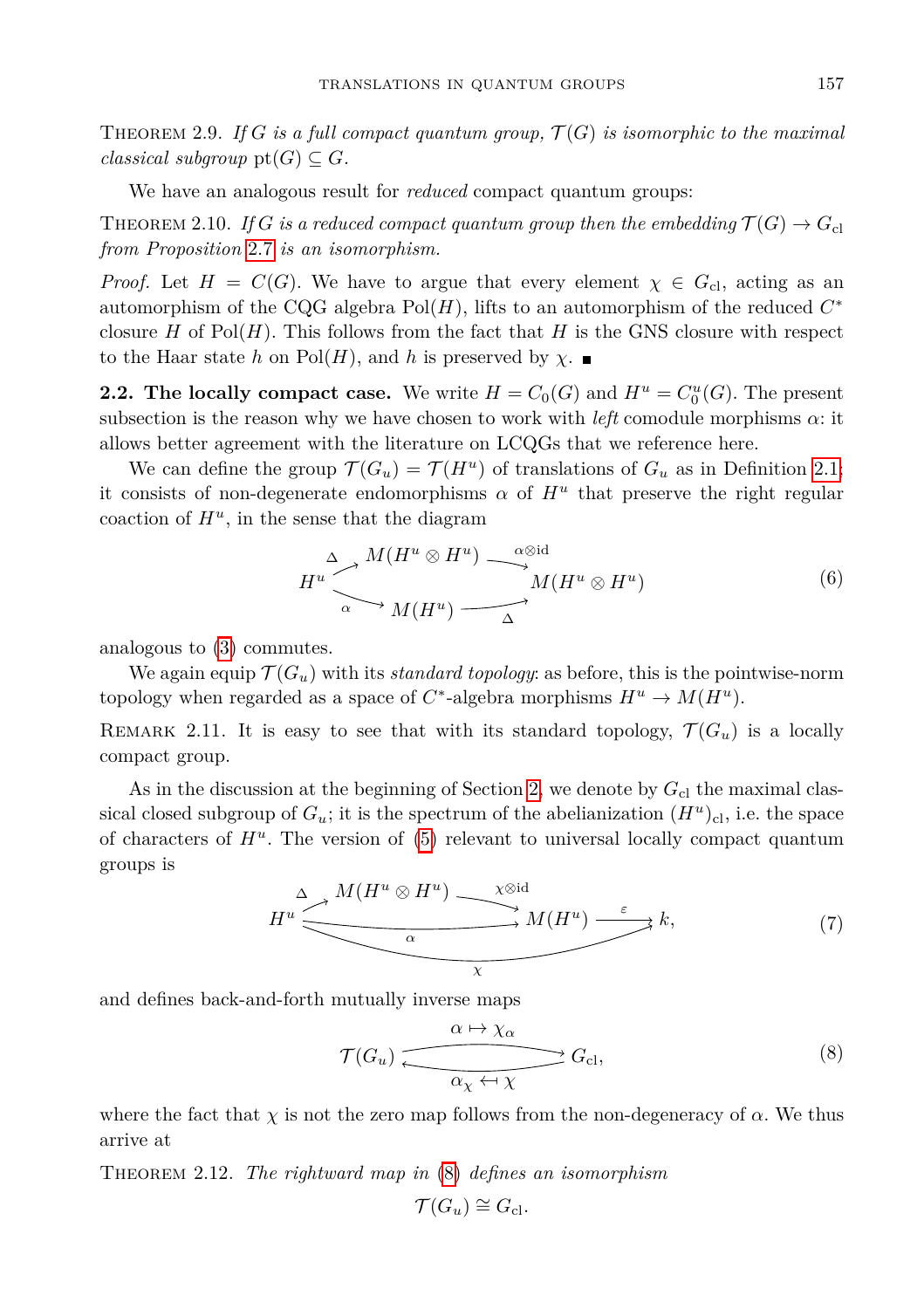*Proof.* We already have mutually inverse bijections preserving the group structures, so the only claim still to be verified is that these bijections are both continuous.

It is immediate from the definition of the pointwise-norm topology that for a fixed morphism *f* of (non-unital)  $C^*$ -algebras the map  $g \mapsto g \circ f$  is continuous. Since both  $\alpha \mapsto \chi_{\alpha}$  and  $\chi \mapsto \alpha_{\chi}$  are of this form, this identifies  $\mathcal{T}(G_u)$  topologically with the space of characters  $H^u \to \mathbb{C}$  equipped with the pointwise-norm topology.

Since characters  $H^u \to \mathbb{C}$  coincide with characters of the abelianization  $C_0(G_{cl})$  of  $H^u$ again topologized via the pointwise-norm topology, the claim amounts to the fact that the locally compact topology of  $G_{\text{cl}}$  can be recovered as the pointwise-norm topology on

characters  $C_0(G_{\text{cl}}) \to \mathbb{C}$ .

This, however, is nothing but the Gelfand–Naimark theorem.

We can now define  $\mathcal{T}(H) = \mathcal{T}(G)$  as in the universal case. The analogue, in this case, of Corollary [2.4](#page-4-0) is Theorem [2.13](#page-7-0) below. It is analogous to [\[6,](#page-8-3) Theorems 3.7, 3.9 and 3.11], being a  $C^*$  (as opposed to von Neumann) variant of that material. In fact, we will apply the results of [\[6\]](#page-8-3) directly once we transport the problem to GNS von Neumann algebras.

<span id="page-7-0"></span>THEOREM 2.13. *Every translation of*  $H^u = C_0^u(G)$  *descends to one of*  $H = C_0(G)$ *, and this correspondence induces an isomorphism*

$$
\mathcal{T}(G) \cong G_{\mathrm{cl}}.
$$

*Proof.* We already know from Theorem [2.12](#page-6-1) that translations of  $H^u$  are actual left translations by elements in the classical locally compact group  $G_{\text{cl}}$ . These preserve the leftinvariant Haar weight  $\varphi$  on  $H^u$  and hence descend to the quotient *H* of  $H^u$  on which  $\varphi$ is faithful.

It now remains to show that *every* translation of *H* arises in this fashion, as a left translation by some element in  $G_{\text{cl}}$ . We fix a translation  $\alpha \in \mathcal{T}(H)$  throughout the rest of the proof.

CLAIM.  $\alpha$  *lifts to a normal self-map*  $L^{\infty}(G)$ .

The goal here is to show that  $\alpha$  sends  $M_{\varphi}^+$  to  $\overline{M}_{\varphi}^+$  and  $\varphi \circ \alpha = \varphi$ . To that end, recall that [\(2\)](#page-2-0) is valid for all positive elements in  $H$  (or indeed even  $M(H)$ ). For that reason, applying  $\omega \otimes \varphi$  to the image of  $x \in M_{\varphi}^+$  through [\(6\)](#page-6-3) we obtain

$$
\omega(1)\varphi(\alpha(x)) = \varphi((\omega \otimes id)\Delta\alpha(x)) = \varphi((\omega \circ \alpha \otimes id)\Delta x)
$$

for all positive  $x \in M_{\varphi}^+$  and positive functionals  $\omega \in H_+^*$ , where the second equality uses the commutativity of [\(6\)](#page-6-3). In turn, this equals

$$
\omega(\alpha(1))\varphi(x) = \omega(1)\varphi(x).
$$

This does indeed prove the desired conclusion  $\varphi \circ \alpha = \varphi$  and hence the claim because then *α* lifts to the closure  $L^{\infty}(G)$  of *H* in the GNS representation of the *α*-invariant weight *ϕ*.

As explained before, once we have lifted  $\alpha$  to  $L^{\infty}$  we can conclude by [\[6,](#page-8-3) Theorems 3.7, 3.9 and 3.11], with 3.7 and 3.11 applied to *G* and 3.9 applied to the dual  $G$ .

As a consequence, we have the analogue of Corollary [2.4](#page-4-0) in the locally compact setting, albeit only in the universal and reduced cases: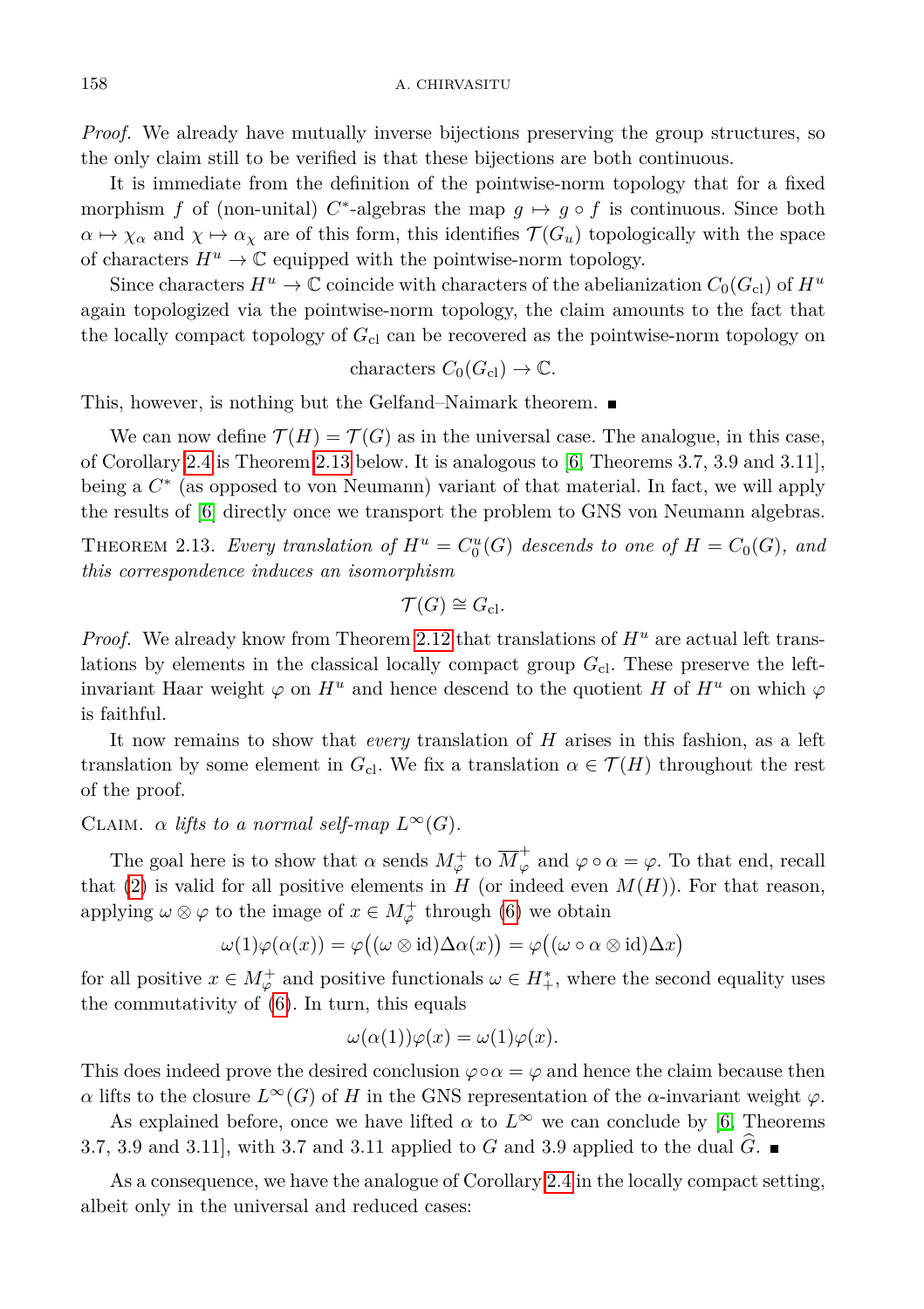Corollary 2.14. *Every translation of a reduced or universal locally compact quantum group is an isomorphism of the respective*  $C^*$ -algebra  $C_0(G)$  or  $C_0^u(G)$ .

*Proof.* It is immediate from the characterization of translations given in Theorems [2.12](#page-6-1) and [2.13:](#page-7-0) they are all translations by elements of the classical group  $G_{\rm cl}$ , and each such map admits an inverse (namely translation by the inverse of said element).  $\blacksquare$ 

REMARK 2.15. There is a more general approach to locally compact quantum groups, based around the notion of a *manageable multiplicative unitary* (see e.g. [\[16,](#page-8-13) [19,](#page-9-2) [17\]](#page-9-3)).

Theorem [2.13](#page-7-0) holds in the more general setting as well (i.e. translations are in bijection with the elements of the maximal classical subgroup) because [\[3,](#page-8-14) Proposition 3.2], which in turn [\[15,](#page-8-15) Theorem 6] paraphrases, holds in the more general setup.

## **References**

- <span id="page-8-4"></span>[\[1\]](http://dx.doi.org/10.1016/S0393-0440(01)00024-9) E. Bédos, G. J. Murphy, L. Tuset, *Co-amenability of compact quantum groups*, J. Geom. Phys. 40 (2001), 130–153.
- <span id="page-8-7"></span>[\[2\]](http://dx.doi.org/10.1112/blms/bdt044) N. P. Brown, E. P. Guentner, *New* C<sup>∗</sup>-completions of discrete groups and related spaces, Bull. Lond. Math. Soc. 45 (2013), 1181–1193.
- <span id="page-8-14"></span>[\[3\]](http://dx.doi.org/10.1142/S0129167X12501327) M. Daws, *Completely positive multipliers of quantum groups*, Internat. J. Math. 23 (2012), 1250132.
- <span id="page-8-10"></span>[\[4\]](http://dx.doi.org/10.1016/j.aim.2012.09.002) M. Daws, P. Kasprzak, A. Skalski, P. M. Sołtan, *Closed quantum subgroups of locally compact quantum groups*, Adv. Math. 231 (2012), 3473–3501.
- <span id="page-8-2"></span>[\[5\]](http://dx.doi.org/10.1112/plms/s3-40.1.1) J. De Cannière, *On the intrinsic group of a Kac algebra*, Proc. London Math. Soc. (3) 40 (1980), 1–20.
- <span id="page-8-3"></span>[\[6\]](http://dx.doi.org/10.4153/CJM-2012-047-x) M. Kalantar, M. Neufang, *From quantum groups to groups*, Canad. J. Math. 65 (2013), 1073–1094.
- <span id="page-8-8"></span>[\[7\]](http://dx.doi.org/10.1142/S0129167X01000757) J. Kustermans, *Locally compact quantum groups in the universal setting*, Internat. J. Math. 12 (2001), 289–338.
- <span id="page-8-11"></span>[8] J. Kustermans, L. Tuset, *A survey of C* ∗ *-algebraic quantum groups. I*, Irish Math. Soc. Bull. 43 (1999), 8–63.
- <span id="page-8-0"></span>[\[9\]](http://dx.doi.org/10.1016/S0012-9593(00)01055-7) J. Kustermans, S. Vaes, *Locally compact quantum groups*, Ann. Sci. École Norm. Sup. 33 (2000), 837–934.
- <span id="page-8-1"></span>[\[10\]](http://dx.doi.org/10.7146/math.scand.a-14394) J. Kustermans, S. Vaes, *Locally compact quantum groups in the von Neumann algebraic setting*, Math. Scand. 92 (2003), 68–92.
- <span id="page-8-5"></span>[\[11\]](http://dx.doi.org/10.4171/JNCG/105) D. Kyed, P. M. Sołtan, *Property* (T) *and exotic quantum group norms*, J. Noncommut. Geom. 6 (2012), 773–800.
- <span id="page-8-9"></span>[12] R. Meyer, S. Roy, S. L. Woronowicz, *Homomorphisms of quantum groups*, Münster J. Math. 5 (2012), 1–24.
- <span id="page-8-12"></span>[\[13\]](http://dx.doi.org/10.1090/S0002-9939-96-03418-1) D. Robbie, S. Svetlichny, *An answer to A. D. Wallace's question about countably compact cancellative semigroups*, Proc. Amer. Math. Soc. 124 (1996), 325–330.
- <span id="page-8-6"></span>[\[14\]](http://dx.doi.org/10.1016/j.jfa.2016.03.002) Z.-J. Ruan, M. Wiersma, *On exotic group* C ∗ *-algebras*, J. Funct. Anal. 271 (2016), 437–453.
- <span id="page-8-15"></span>[\[15\]](http://dx.doi.org/10.1093/qmath/haw045) P. Salmi, A. Skalski, *Idempotent states on locally compact quantum groups. II*, Q. J. Math. 68 (2017), 421–431.
- <span id="page-8-13"></span>[\[16\]](http://dx.doi.org/10.1023/A:1012230629865) P. M. Sołtan, S. L. Woronowicz, *A remark on manageable multiplicative unitaries*, Lett. Math. Phys. 57 (2001), 239–252.